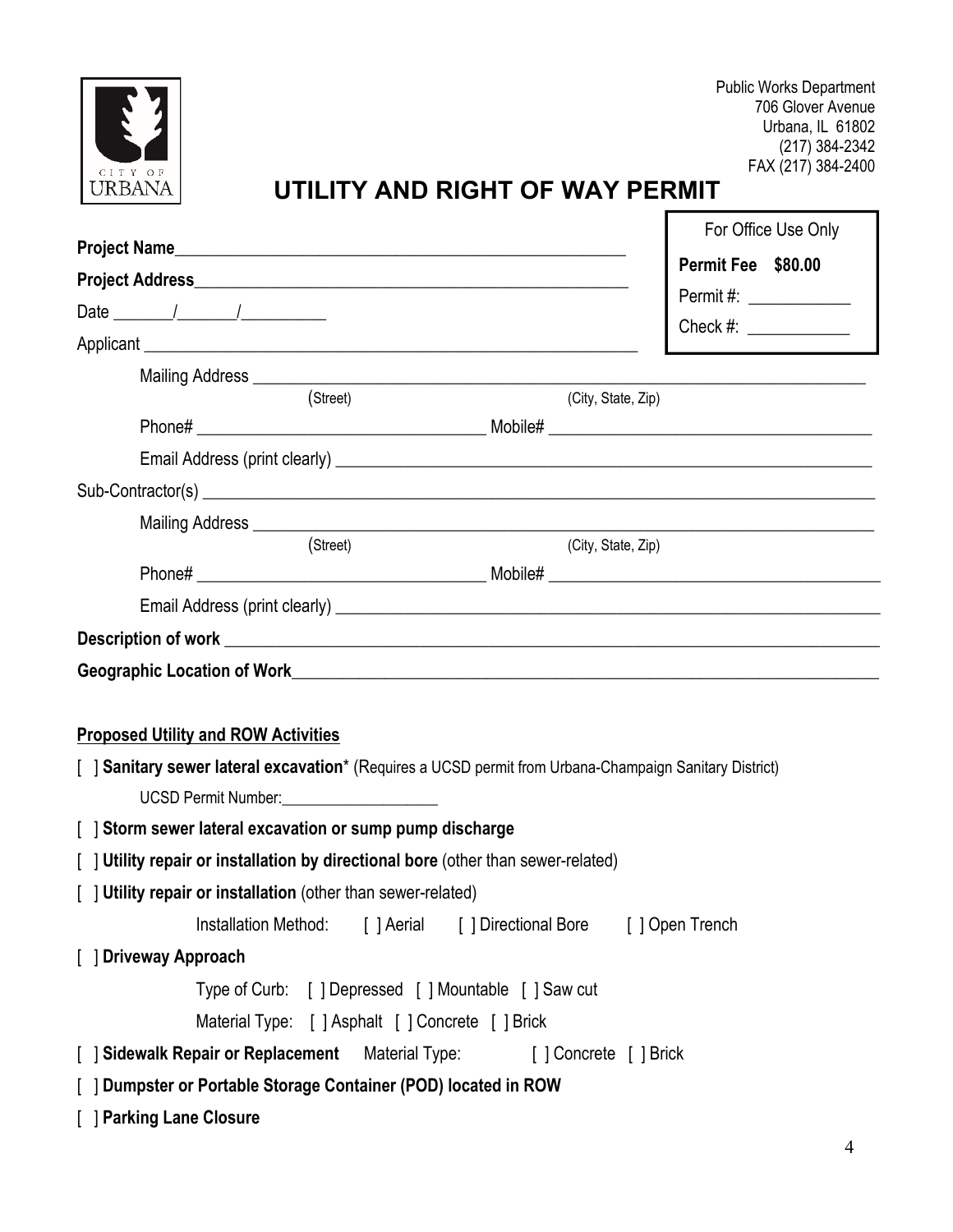## **Do you need a Road / Alley / Sidewalk closure? \*\*** Yes or No

| [ ] Complete Road Closure [ ] Lane Closure [ ] Sidewalk Closure                                       |       |
|-------------------------------------------------------------------------------------------------------|-------|
| Date / Time to be closed                                                                              | AM/PM |
| Date / Time to be opened $\frac{1}{\sqrt{1-\frac{1}{2}}}\left  \frac{1}{\sqrt{1-\frac{1}{2}}}\right $ | AM/PM |
| Will trees on City ROW be affected? Yes or No                                                         |       |
| Will on-street parking be affected? Yes or No                                                         |       |
| [ ] Traffic Control plan attached (if required)                                                       |       |
| [ ] Site plan attached                                                                                |       |
| Is <b>Liability Insurance</b> on file with the City? Yes / No / N/A                                   |       |
| Is <b>Bonding</b> on file with the City? Yes / No / N/A                                               |       |
|                                                                                                       |       |

**\***SANITARY SEWER LATERAL REPAIRS UNDER PAVEMENT OR SIDEWALK MAY BE ELIGIBLE FOR CITY PAVEMENT REIMBURSEMENT PROGRAM. PLEASE CONTACT (217) 384-2342 TO INQUIRE ABOUT PAVEMENT REIMBURSEMENT PROGRAM.

\*\*COMPLETE ROAD CLOSURES AND LANE CLOSURES REQUIRE 72 HOURS NOTICE AND APPROVAL FROM THE CITY OF URBANA PUBLIC WORKS DEPARTMENT

IT IS UNDERSTOOD THAT THE WORK AUTHORIZED BY THIS PERMIT SHALL BE COMPLETE WITHIN **180** DAYS OF THE DATE OF APPROVAL; OTHERWISE THIS PERMIT SHALL BECOME NULL AND VOID.

## **NO WORK SHALL BEGIN UNTIL AN APPROVED UTILITY AND ROW PERMIT IS ISSUED.**

Signature of Applicant\_\_\_\_\_\_\_\_\_\_\_\_\_\_\_\_\_\_\_\_\_\_\_\_\_\_\_\_\_\_\_\_\_\_\_\_\_\_\_\_\_\_\_\_\_\_ Date \_\_\_\_\_/\_\_\_\_\_/\_\_\_\_\_\_\_

Printed Name **Example 20** 

**THIS PERMIT IS SUBJECT TO THE CONDITIONS AND RESTRICTIONS PRINTED ON THE REVERSE SIDE OF THIS PERMIT AND ALL ATTACHED STANDARDS.**